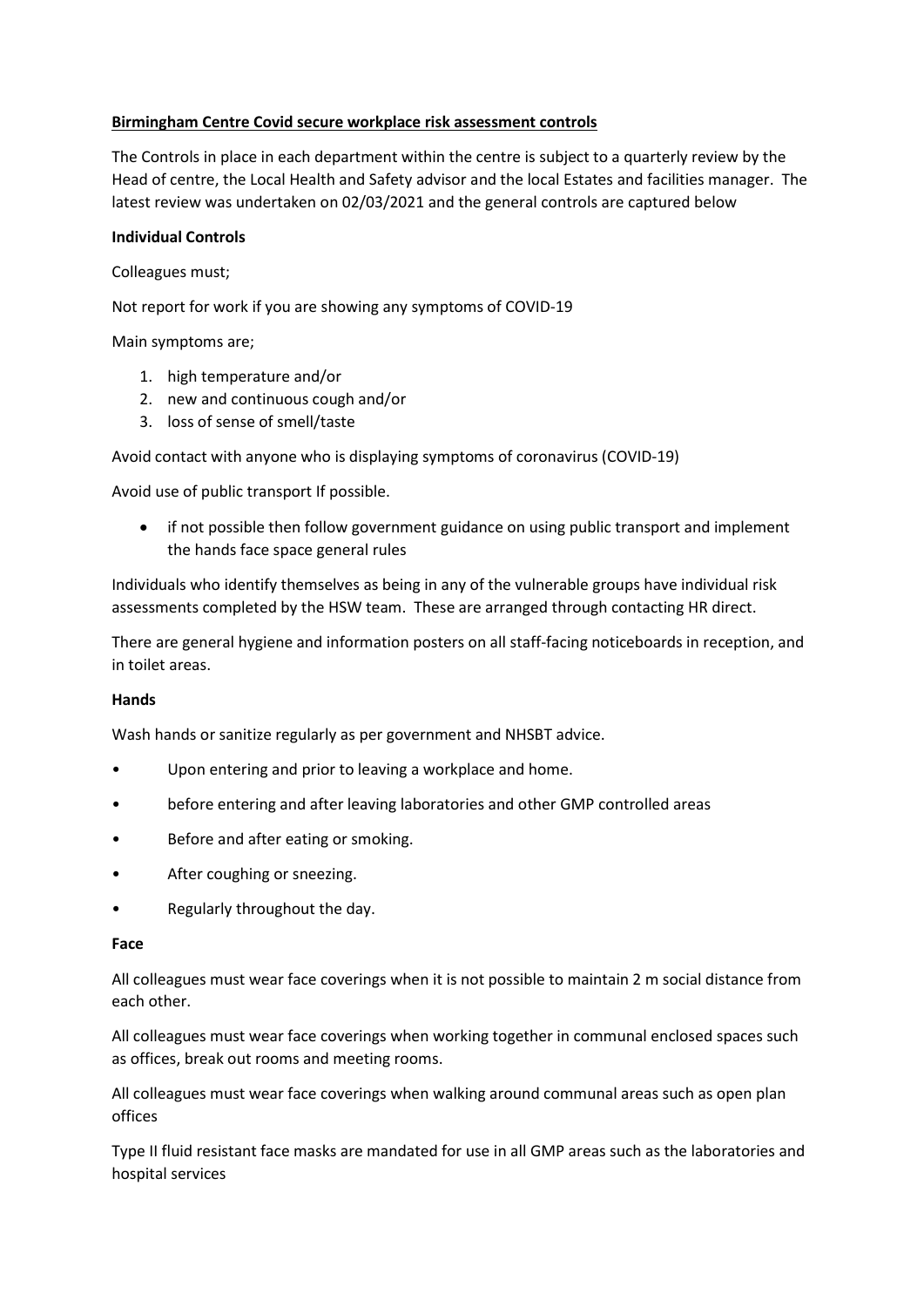Any person unable to wear a mask must contact HR direct to arrange for assessment and recommendations from HS&W

Implement good respiratory hygiene measures when coughing, sneezing, wiping or blowing nose.

Use disposable tissues and dispose of immediately after use into the nearest waste bin or clinical waste bin.

Some areas have identified that there is some training that will be required in coming weeks so are procuring face shields specifically for use when training.

#### Space

Maintain social distancing of 2m from others whenever possible. Where 2m cannot be maintained managers should consider whether an activity needs to continue for the business to operate.

Screens have been put in place in RCI laboratories and also for a training computer in Hospital services.

E&F maintain 2m social distance from reception desk at all times.

All deliveries into and out of reception are received and dispatched within a pre-arranged area with rules in place to maintain social distancing.

All internal deliveries into and out of all departments are received and dispatched within a prearranged area with rules in place to maintain social distancing.

Access to workstations in open plan offices has been restricted

Occupancy limits have been put in place for all enclosed rooms such as meeting rooms, break out rooms, offices.

Reconfigure seating in canteens and to enable social distancing, encouraging colleagues to bring their own food and use of outdoor area for breaks

Provision of alternative work areas that allow the individual to work either in isolation or maintain 2m social distancing.

Maximum Occupancy levels in enclosed areas depending on the size of the area.

Set up all workstations to avoid working face to face within 2m

Rearranged work areas to allow more space between individual processes and workstations

individual workstations for the day and cleaning regimes in place when finished

Any large deliveries are put into the vestibule/ collection area by department staff before the receiver is allowed into the area to collect it.

Where possible managers have moved or rearranged equipment to create larger walkways to help with social distancing.

Staggered breaks and finish times.

Adjusted work patterns to facilitate potential for shifts working and staggered start times in Hospital services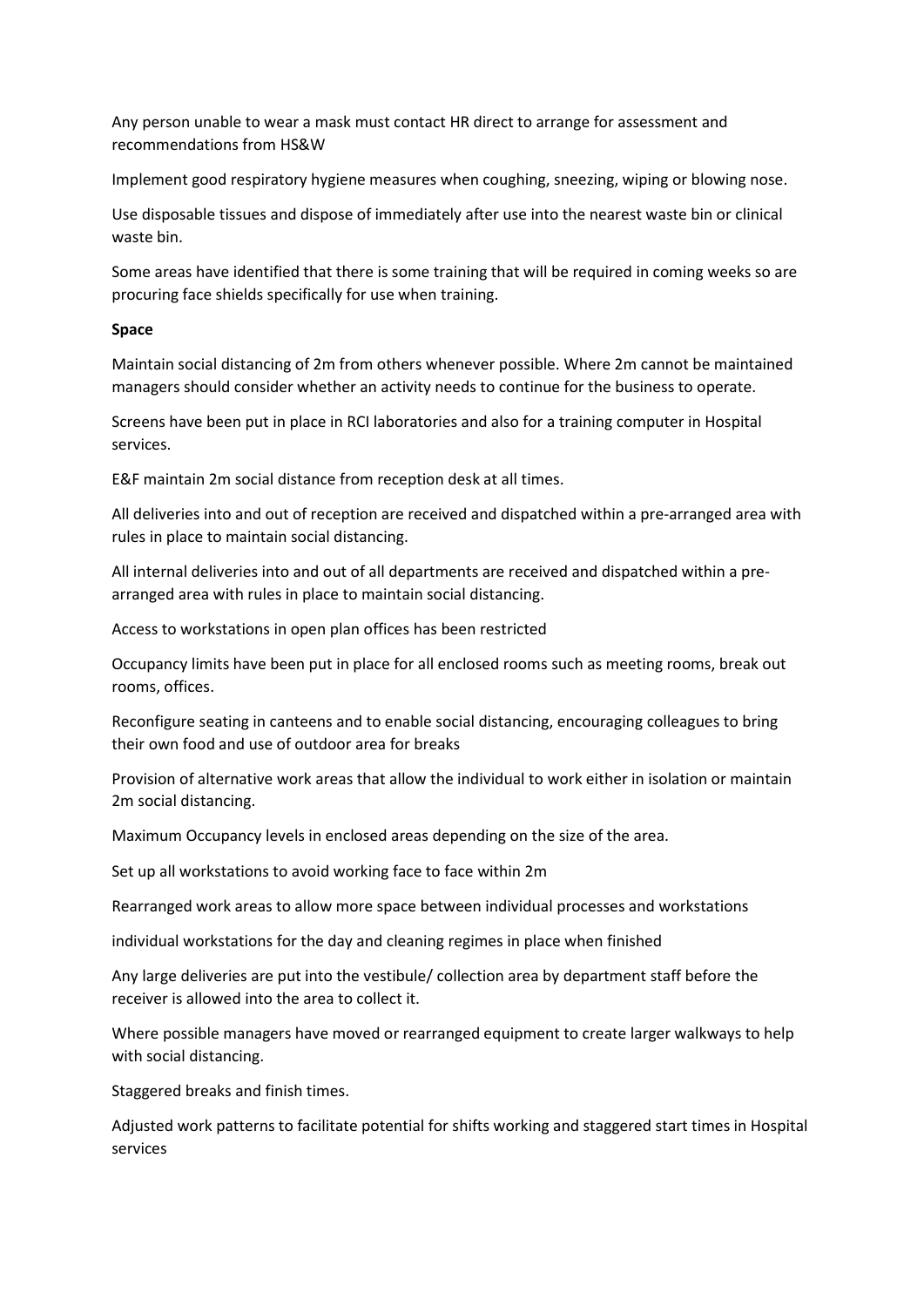Reduced number of meetings in the centre and also reduced the numbers allowed to attend meetings through occupancy limits in meeting rooms to enable good social distancing

## Cleaning and Hygiene

- Increased cleaning of all toilets, all hard surfaces and all regular touch points such as door handles in all communal areas and lower use areas such as training rooms and break out rooms.
- Increased housekeeping and cleaning regimes in all Laboratories.
- Increased cleaning of IT and communications equipment in all office areas.
- Where equipment has to be shared there is increased cleaning of said shared equipment.
- Displaying a variety of signs to remind staff about social distancing and good hand washing techniques and encourage them to maintain a COVID19 secure workplace.
- Provision of additional supervision to ensure these measures are always implemented.

All controls are at this time deemed suitable

Additionally to the above the specific controls in place for each department working in the centre are outlined below. Department working in the centre as of 02/03/2021 are

## Ground floor

# Estates and Facitlites and associated contractors (cleaning, porters, Planned preventative maintenance and repair {site engineers}

- Access control system in place requiring individual to use telecom prior to entry into the building.
- Adequate space within the department to allow colleagues to social distance whilst moving around the department.
- Alternate workstations in use have been moved to meet 2 metre requirements.
- Adequate space in department to maintain 2m distance from reception desk negating the requirement for a screen.
- Specific area in reception foyer for parcel drop off at least 2 m away from the reception desk
- Face coverings are worn by colleagues when away from their desk and unable to maintain 2m social distance
- signage and communications in place to help as reminders

## Hospital Services

- adequate space within the department allow colleagues to maintain social distance whilst moving around the department.
- Staggered working hours to reduce overall numbers.
- Tape on floor to inform supervisors where to stand to talk to colleagues to comply with social distancing requirements
- workstations have been moved to avoid face to face working and reach 2m social distance.
- Screen in place on training workstation to separate colleagues working in close proximity when training.
- Use of face visor when training
- All colleagues are wearing fluid resistant face masks when working in Hospital services.
- Maximum occupancy is in place within certain areas. e.g. cold rooms and managers office  $(2).$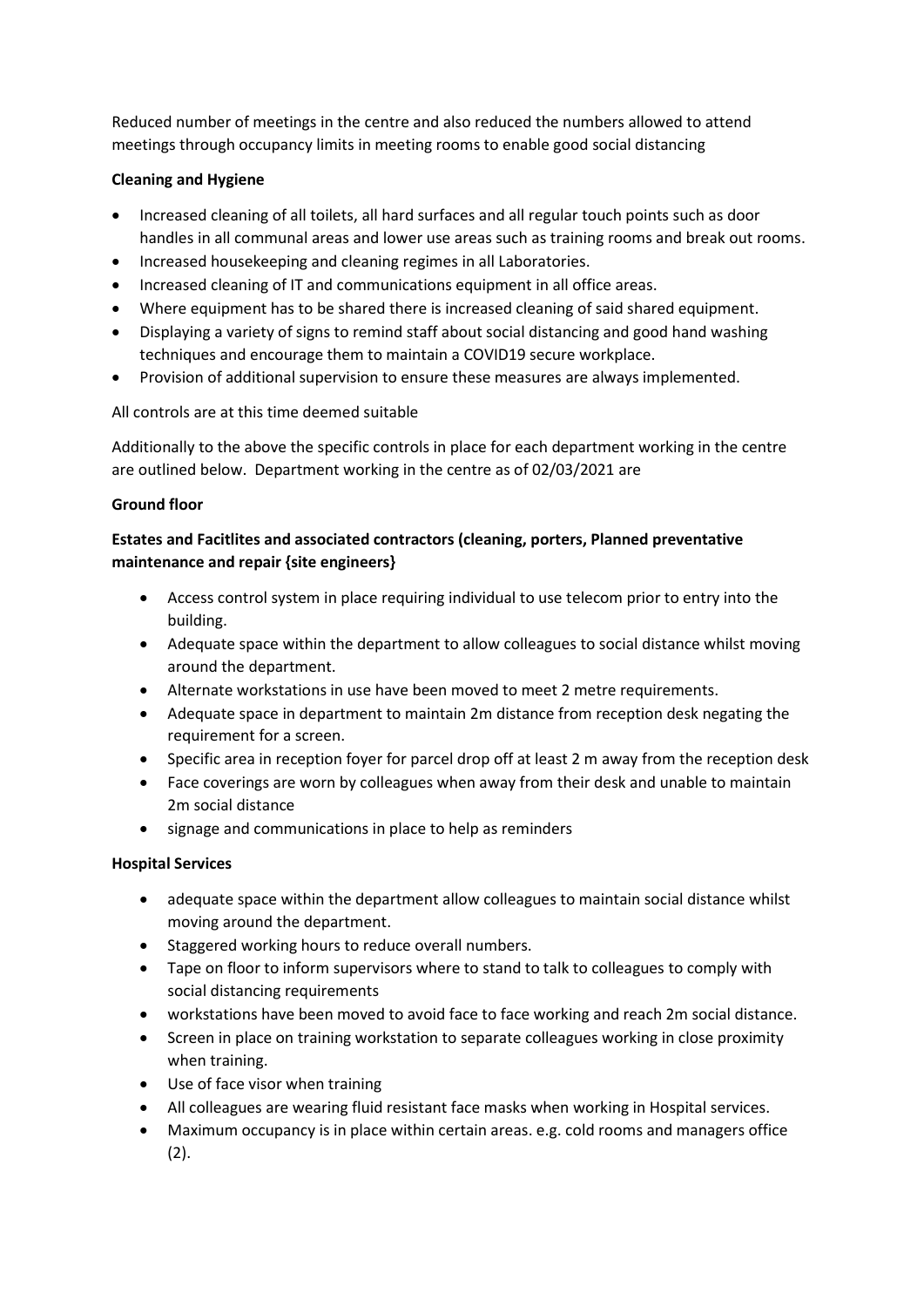- Redundant equipment to be removed to maximise space options, although electrics do restrict significant movement of workstations.
- Only one person in the irradiator room at a time
- All colleagues are required to clean terminals before and after use.
- $\bullet$  Maximum occupancy in ground floor Hospital Services break room, alternative areas on 1st floor to be used if full
- signage and communications in place to help as reminders

#### **Transport**

- Maximum numbers of colleagues allowed in office 2 +1 standing and drivers rest room (4). Signage being displayed to reinforce this.
- Colleagues wear face coverings when in enclosed spaces such as the office and the drivers room
- signage and communications in place to help as reminders

## First floor – open plan area

- Reduced number of colleagues are currently working on this floor primarily colleagues who cannot work effectively from home and some who need to come in periodically for administrative purposes or from other areas where workstations are not available
- This means that there are available workstations / breakout rooms available to colleagues from other areas of the building to use if required.
- Alternate workstations have been taken out to avoid face to face workstations and to achieve social distancing guidelines.
- Signage put up on terminals not to be used.
- Table and seating areas at end of corridors set up to accommodate social distance rules to be practiced by users.
- Occupancy limits in place for toilets, break out rooms and meeting rooms. Signage on doors.
- Air conditioning can be switched off in break out rooms and windows can be opened.
- Social distancing maintained by colleagues
- Colleagues wear face coverings when not sitting at their desk

## Second Floor

## RCI labs

- Occupancy limits in all side rooms
- Colleagues are wearing face masks when working in the Labs
- Signage up to remind colleagues of requirements
- Screens up in areas where workstations are face to face
- Maximum distance between face to face workstations (approximately 1.8m)
- Equipment moved to accommodate 2m social distancing where possible
- Colleagues maintain social distance of 2m wherever possible
- Hand wash facilities inside and outside of the Lab

## H&I offices and Labs

- Occupancy limits in all side rooms Management offices and store rooms
- Colleagues are wearing face masks when working in the Labs
- Signage up to remind colleagues of requirements